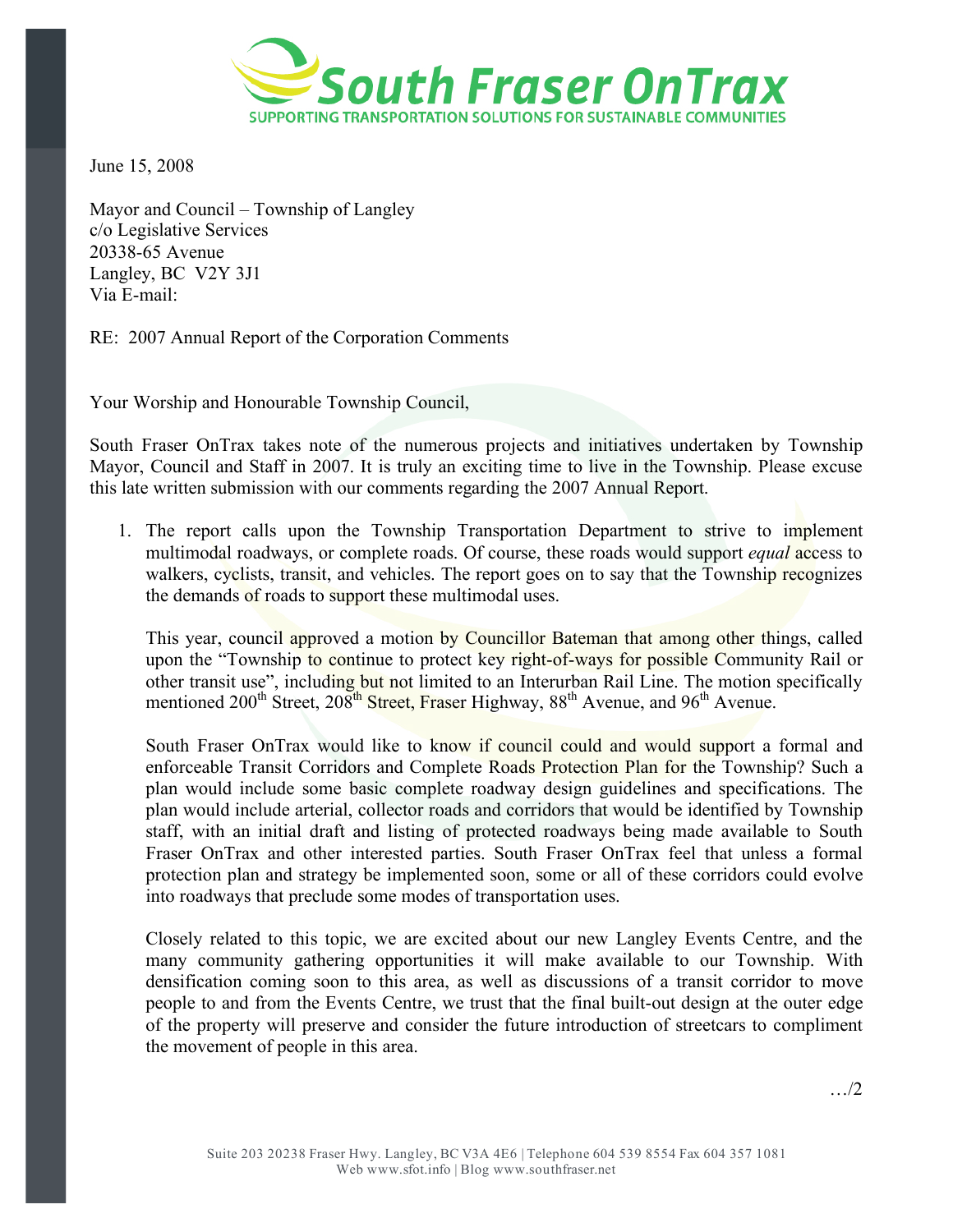- 2. Under the "Contributing to a Sustainable Region" section of this report there is mention of a new Park and Ride Transit Exchange in the vicinity of the 200<sup>th</sup> Street corridor. While we realize that council may consider this exchange to be a long-term project funded by the Provincial Government, we would like mayor and council to consider several design considerations:
	- a. Facility support for light rail/streetcar, bus, community shuttle, van pool, and vehicle co-op (an Inter-modal Transit Exchange);
	- b. provision of bicycle lockers near the exchange; and
	- c. consideration for a Smart Car and other Co-Operative Auto Network/Zip Car Programs based at the station, and along 200<sup>th</sup> Street, which would preserve this commuter parking lot for other development that would generate more property tax dollars.

South Fraser OnTrax believes that we can only truly contribute to a sustainable region when we build our communities with people first. We would like council to consider higher-density, mixed-use transit-oriented development along the 200<sup>th</sup> Street corridor combined with an Interurban Light Rail and Streetcar program. With mixed-use transit oriented development, and numerous transit and vehicle-as-needed options presented to residents along this corridor, we would finally give people true transportation options.

Finally with a truly multimodal 200<sup>th</sup> Street corridor, higher-density developments could be opened up to public parking for other residents wishing to take transit, but not living along the transit corridor and parking requirements reduced. The parking and land development now become a profit centre, rather than a vast under-utilized space (at off-peak times) that does not present as many development options and the resulting property tax generation.

3. The completion of the Township's Sustainability Charter is mentioned in this report, and South Fraser OnTrax is supportive of this Charter work. We hope that this charter will quickly become the seminal document that drives all future policy, guidelines and development within the Township of Langley. In anticipation of this soon-to-be-released Charter, does the Township currently have any plans to review and link various current policies?

We realize that such a project could present a significant drain on staff resources. If there is currently no plan in place to make these important linkages now, will it be utilized going forward? How will this occur?

South Fraser OnTrax would like to suggest that if a retrospective review is not feasible, that the Township consider a basic framework be implemented quickly after Charter ratification, so as to preserve the integrity and relevance of this Sustainability Charter.